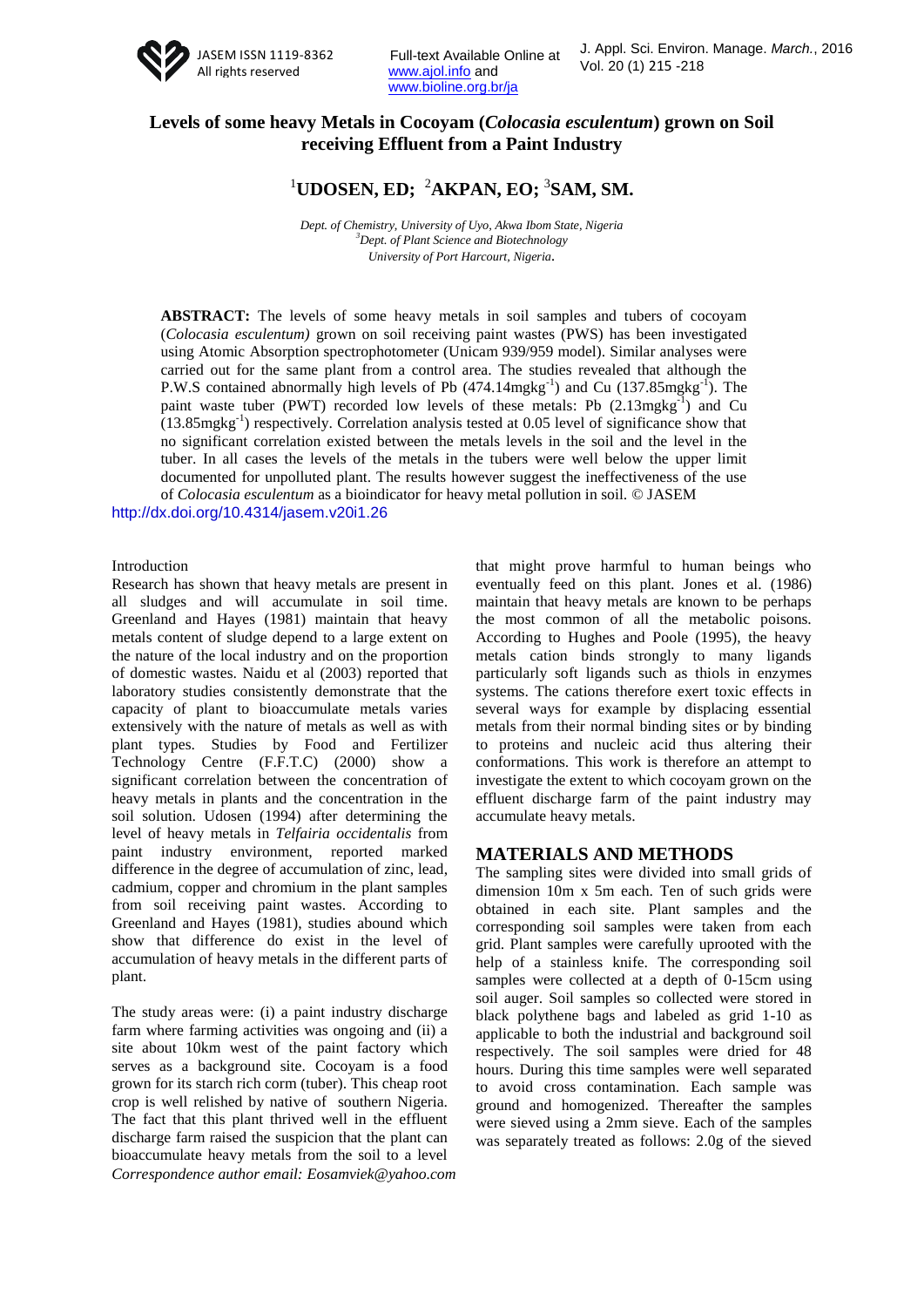sample in each case was put into a  $100 \text{cm}^3$  beaker. 15cm<sup>3</sup> of an acid mixture (concentrated HNO<sub>3</sub> and concentrated  $HClO<sub>4</sub>$  in the ratio 2:1 respectively) was added to the sample. The beaker was covered with watch glass. The beaker with its content was placed in a flume cupboard and heated to near dryness. On cooling, the mixture was leached with  $20\%$  HNO<sub>3</sub> and filtered with acid washed filter paper. The filtrate was diluted to 20cm<sup>3</sup> with distilled water. All samples were treated as described above. The resultant solutions were stored in plastic reagent bottles for heavy metal analyses.

The tubers on the other hand were thoroughly washed and peeled, free from extraneous materials. They were then chopped into smaller pieces and oven dried at 50-60C. After drying, the samples were ground into powder. 1.0g of the ground sample in each case was put in a crucible and ashed in a furnace at a temperature  $500 - 700$ °C for 4 hours. After cooling the ash, it was leached with 5cm<sup>3</sup> of 6 MHCI and transferred to  $20 \text{cm}^3$  conical flask; the volume was made up to  $20 \text{cm}^3$  with distilled water. The solutions were stored in plastic reagent bottles for heavy metal analysis. The solution for, the blank determination

was treated in a similar manner but omitting the sample (Radojevic and Viadimir, 1999).

Total metal concentrations in the solution of plants and soil samples obtained as described above were determined using the procedures of Martin and Whitefield (1983) using Atomic absorption Spectrophotometer (AAS) (Unicam 939/959 model) the heavy metals analyzed for their total concentrations in sample solution were: Cd, Cu, Fe, Ni, Pb and V.

### **RESULTS AND DISCUSSION**

The mean concentration of the metals in the paint waste soil (PWS), background soil (BGS), paint waste tuber (PWT) and background tuber (BGT) is presented in table (1). For in-depth studies, the results of t-test analysis for statistical significance of the difference between mean concentrations of the heavy metal in the two sites is presented in table (2), while table (3) presents the linear correlation coefficient for metal concentration in paint waste soil and paint waste tuber.

**Table 1:** The \*mean concentration of Metals in paint waste soil (PWS), paint waste tuber (PWT), background soil (BGS) and background tuber (BGT)

| <b>Metal</b><br>$(mgkg-1)$ | <b>Variable</b>    |                   |                    |                   |
|----------------------------|--------------------|-------------------|--------------------|-------------------|
|                            | <b>PWS</b>         | <b>BGS</b>        | <b>PWT</b>         | <b>BGT</b>        |
| Fe                         | $143.38 \pm 1.88$  | $143.42 \pm 0.24$ | $102.04 \pm 18.98$ | $158.12 \pm 9.97$ |
| Ni                         | $7.30 \pm 0.32$    | $4.82 \pm 0.26$   | $0.80 \pm 0.11$    | 2.67 $\pm$ 0.16   |
| V                          | $4.18 \pm 0.12$    | $2.41 \pm 0.11$   | $0.39 \pm 0.09$    | $1.83 \pm 0.09$   |
| Pb                         | $474.14 \pm 21.03$ | $4.29 + 4.21$     | $2.13 \pm 0.78$    | $0.24 \pm 0.08$   |
| C <sub>d</sub>             | $0.51 \pm 0.06$    | $1.16 \pm 0.06$   | $0.02 \pm 0.02$    | $1.60 \pm 0.07$   |
| <b>Cu</b>                  | $137.85 \pm 12.52$ | $13.74 \pm 0.58$  | $11.34 \pm 1.68$   | $13.85 \pm 2.11$  |

\*Mean concentration in grid 1 to 10.

**Table 2:** T-test analysis for statistical significance between the mean concentration for metals in samples from paint waste site and background site

| Pair                     | $t-$                | $t-$ | Decision | at |
|--------------------------|---------------------|------|----------|----|
|                          | calculated critical |      | $P=0.05$ |    |
| Fe in $PWS - Fe$ in 0.02 |                     | 2.10 |          |    |
| <b>BGS</b>               |                     |      |          |    |
| Fe in PWT $-$ Fe in 2.26 |                     |      | **       |    |
| <b>BGT</b>               |                     |      |          |    |
| Ni in $PWS - Ni$ in 6.38 |                     |      | $\ast$   |    |
| <b>BGS</b>               |                     |      |          |    |
| Ni in $PWT - Ni$ in 9.25 |                     |      | $***$    |    |
|                          |                     |      |          |    |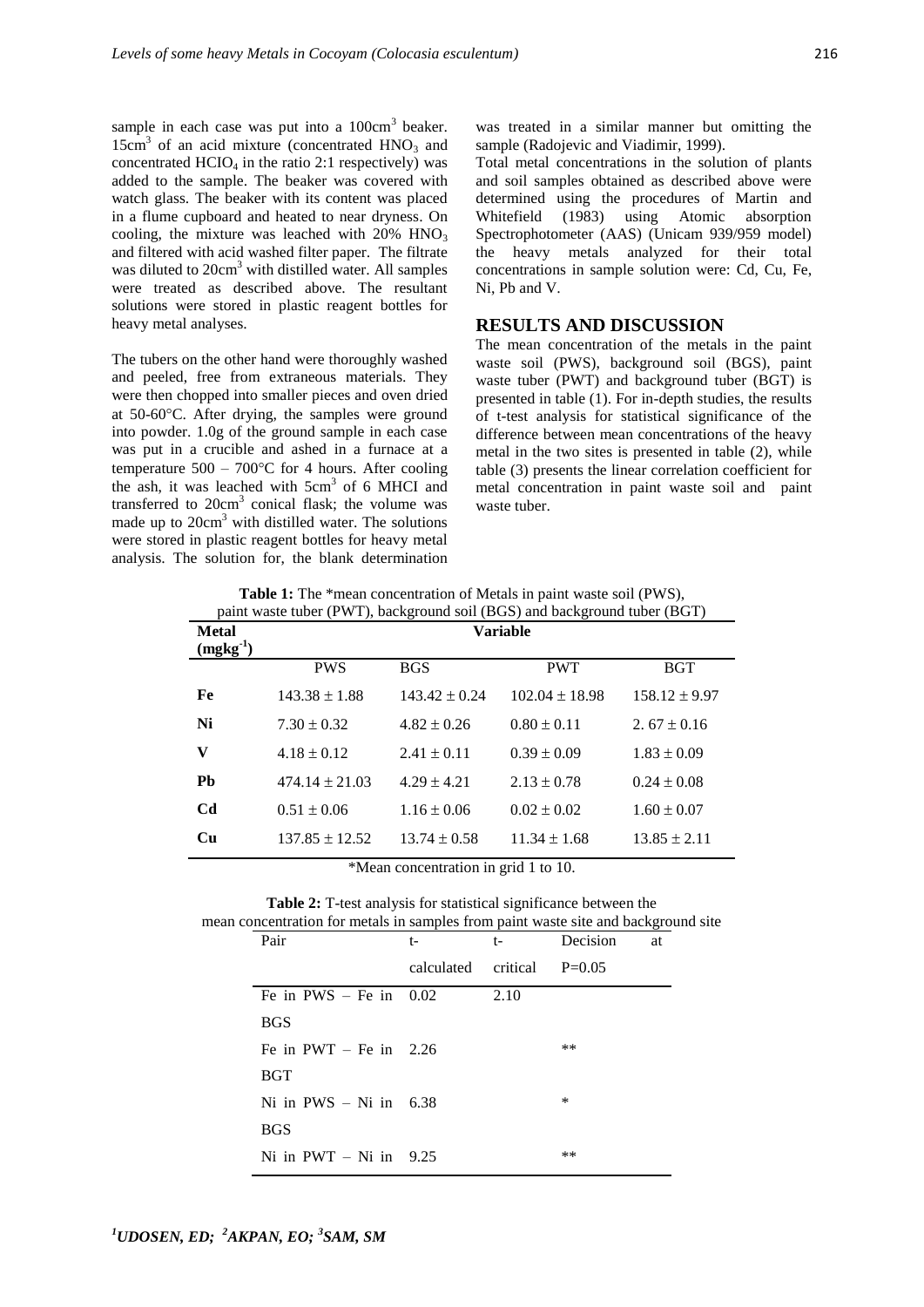| <b>BGT</b>                |        |
|---------------------------|--------|
| V in PWS $-$ V in 16.47   | $\ast$ |
| <b>BGS</b>                |        |
| V in PWT $-$ V in 12.57   | $\ast$ |
| <b>BGT</b>                |        |
| Pb in $PWS - Pb$ in 22.41 | $\ast$ |
| <b>BGS</b>                |        |
| Pb in $PWT - Pb$ in 2.46  | $\ast$ |
| <b>BGT</b>                |        |
| Cd in $PWS - Cd$ in 13.71 | $**$   |
| <b>BGS</b>                |        |
| Cd in $PWT - Cd$ in 24.70 | $***$  |
| <b>BGT</b>                |        |
| Cu in $PWS - Cu$ in 9.90  | $\ast$ |
| <b>BGS</b>                |        |
| Cu in PWT - Cu in $1.27$  |        |
| BGT                       |        |

\* Significant difference (positive to BG value) \*\* Significant difference (negative to BG value)

| <b>Table 3:</b> Linear correlation coefficient for metal concentrations |
|-------------------------------------------------------------------------|
| in paint waste soil (PWS) and paint waste tuber (PWT)                   |

| Metal          | $\mathbf{r}$          | <b>Decision</b> | at |
|----------------|-----------------------|-----------------|----|
|                | (PWS/PWT)             | $P = 0.05$      |    |
| Fe             | 0.038                 | $\ast$          |    |
| Ni             | $-0.010$              | $\ast$          |    |
| V              | 0.428                 | $\ast$          |    |
| Pb             | $-0.407$              | $\ast$          |    |
| C <sub>d</sub> | $-0.179$              | $\ast$          |    |
| Cu             | $-0.399$              | $\ast$          |    |
|                | $\cdots$ 1 0 $\cdots$ |                 |    |

 $r$  - critical  $=0.632$ \*=not significant

A careful examination of the mean concentration (table 1) of the various heavy metals in both the plants and soil samples revealed that the PWS recorded the highest concentration  $(474.14 \text{mgPbkg}^{-1})$  while the PWT recorded the lowest mean concentration  $(0.02 \text{mgC}d\text{kg}^{-1})$ . Iron tends to show higher concentration in both the plants and soil samples in the two sites. This observation supports the assertion that iron is present in a relatively higher concentration in natural biota than the other elements (Greenland and Hayes, 1981). At 0.05 level of significance, there existed no significant difference between the mean concentrations of iron in PWS and BGS. Thus the possibility of anthropogenic addition of Fe to the

PWS and BGS is played down. Ni, V, Pb and Cu were higher in PWS than BGS as shown in the t-test analysis (table 2). This trend revealed that reasonable amount of these metals might have been added to the soil through the discharge of wastes containing these heavy metals probably from pigment such as PbCrO<sub>4</sub>.  $PbCrO_3$   $Pb(OH)_2$  or  $PbCrO.Pb(OH)_2$  and phthalocyanine  $(C_{32} H_{16} Cu N_8)$  used in the manufacturing of paints.

Even though the PWS recorded very high level of Pb  $(474.14 \text{mgkg}^{-1})$  and Cu  $(137.85 \text{mgkg}^{-1})$ , there was no corresponding increase in the levels of these metals in the PWT. It does appear that cocoyams do not show